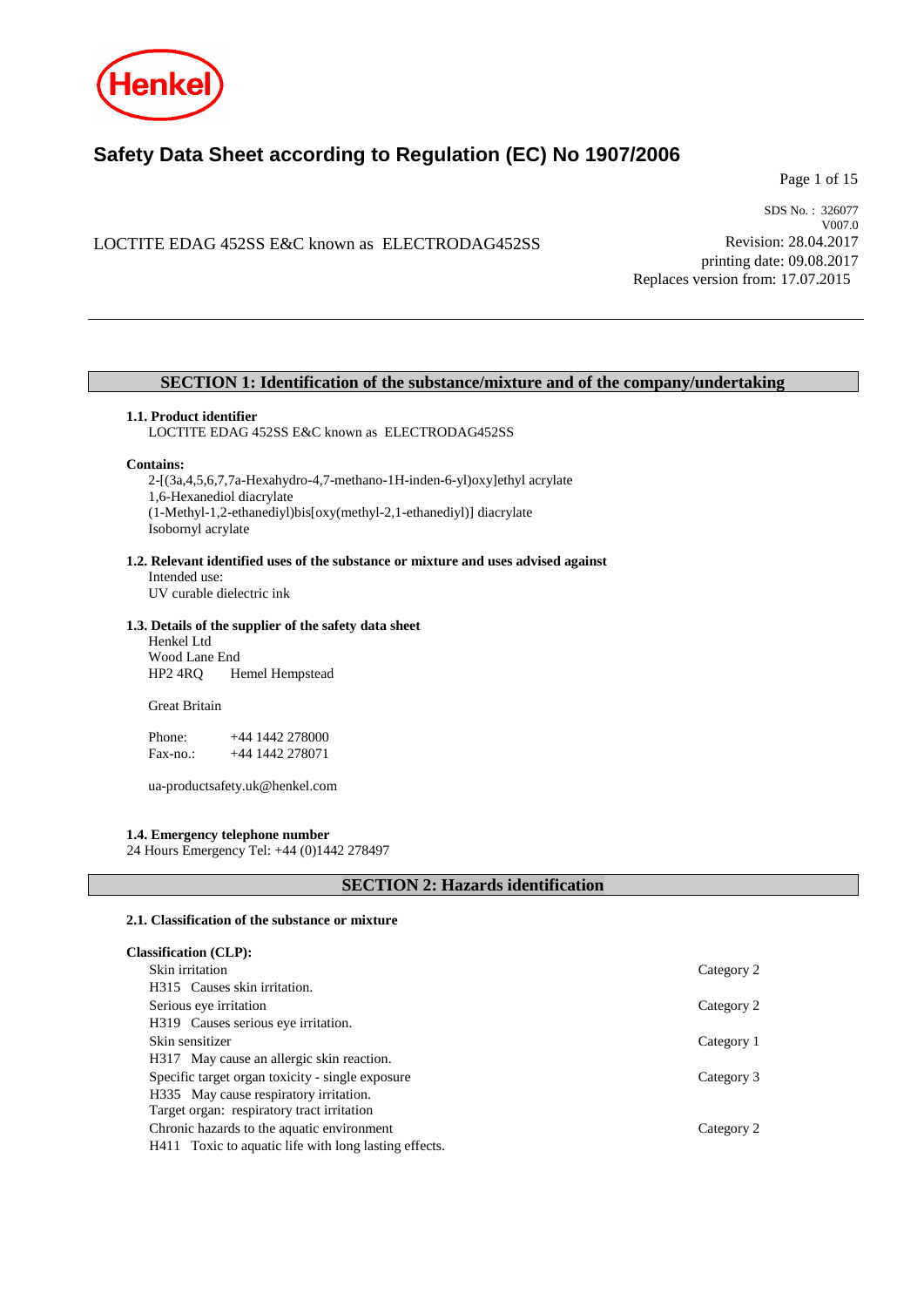#### **2.2. Label elements**

**Label elements (CLP):**

| <b>Hazard pictogram:</b>                             |                                                                                                                                                                                                                     |
|------------------------------------------------------|---------------------------------------------------------------------------------------------------------------------------------------------------------------------------------------------------------------------|
| <b>Signal word:</b>                                  | Warning                                                                                                                                                                                                             |
|                                                      |                                                                                                                                                                                                                     |
| <b>Hazard statement:</b>                             | H315 Causes skin irritation.<br>H317 May cause an allergic skin reaction.<br>H319 Causes serious eye irritation.<br>H335 May cause respiratory irritation.<br>H411 Toxic to aquatic life with long lasting effects. |
|                                                      |                                                                                                                                                                                                                     |
| <b>Precautionary statement:</b><br><b>Prevention</b> | P261 Avoid breathing vapours.<br>P273 Avoid release to the environment.<br>P <sub>280</sub> Wear protective gloves.                                                                                                 |
| <b>Precautionary statement:</b>                      | P302+P352 IF ON SKIN: Wash with plenty of soap and water.                                                                                                                                                           |
| <b>Response</b>                                      | P333+P313 If skin irritation or rash occurs: Get medical advice/attention.<br>P337+P313 If eye irritation persists: Get medical advice/attention.                                                                   |

## **2.3. Other hazards**

None if used properly. Not fulfilling Persistent, Bioaccumulative and Toxic (PBT), very Persistent and very Bioaccumulative (vPvB) criteria.

**SECTION 3: Composition/information on ingredients**

## **3.2. Mixtures**

**Base substances of preparation:** Pigment Polyacrylate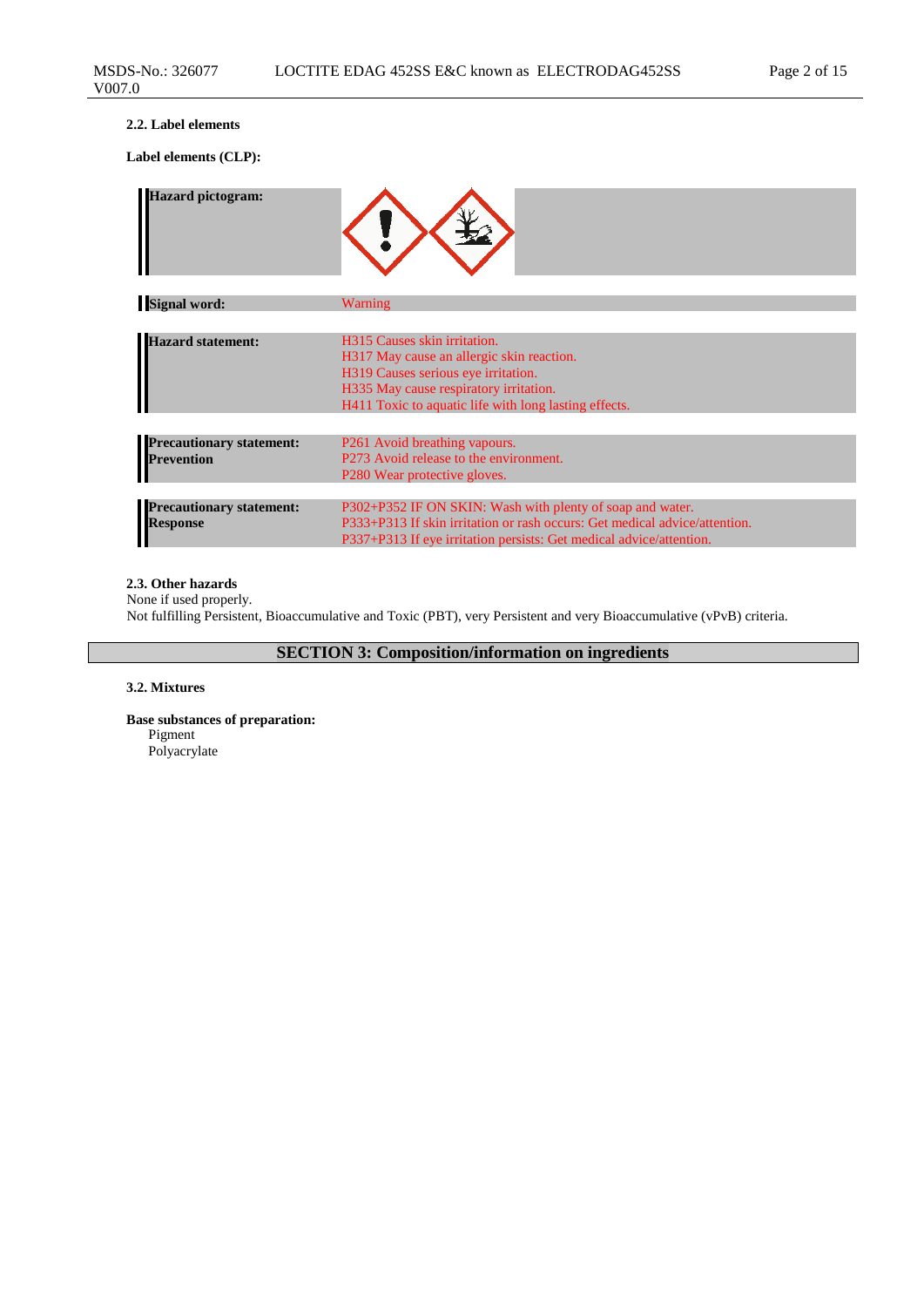| <b>Hazardous</b> components<br>CAS-No.                                                           | <b>EC</b> Number<br><b>REACH-Reg No.</b> | content     | <b>Classification</b>                                                                                                                               |
|--------------------------------------------------------------------------------------------------|------------------------------------------|-------------|-----------------------------------------------------------------------------------------------------------------------------------------------------|
| 2-[(3a, 4, 5, 6, 7, 7a-Hexahydro-4, 7-methano-<br>1H-inden-6-yl)oxy]ethyl acrylate<br>65983-31-5 | $265 - 991 - 6$                          | 25 50 %     | Skin Irrit. 2; Dermal<br>H315<br>Eye Irrit. 2<br>H319<br>STOT SE 3; Inhalation<br>H335<br>Aquatic Chronic 2<br>H411                                 |
| Acrylated urethane oligomer~                                                                     |                                          | 20 40 %     | Eye Irrit. 2<br>H319                                                                                                                                |
| 1,6-Hexanediol diacrylate<br>13048-33-4                                                          | 235-921-9<br>01-2119484737-22            | $1 - 5\%$   | Eye Irrit. 2<br>H319<br>Skin Sens. 1A<br>H317<br>Skin Irrit. 2<br>H315<br>Aquatic Chronic 3<br>H412                                                 |
| 2,2-Diethoxyacetophenone<br>6175-45-7                                                            | 228-220-4                                | $1 < 5\%$   | STOT SE 3; Inhalation<br>H335                                                                                                                       |
| Ethanone, 2,2-dimethoxy-1,2-diphenyl-<br>24650-42-8                                              | 246-386-6                                | $0.1 < 1\%$ | <b>Aquatic Chronic 1</b><br>H410<br>Aquatic Acute 1<br>H400                                                                                         |
| Isobornyl acrylate<br>5888-33-5                                                                  | $227 - 561 - 6$<br>01-2119957862-25      | $0.1 < 1\%$ | Skin Irrit. 2<br>H315<br>Eye Irrit. 2<br>H319<br>STOT SE 3<br>H335<br>Skin Sens. 1B<br>H317<br>Aquatic Acute 1<br>H400<br>Aquatic Chronic 1<br>H410 |
| (1-Methyl-1,2-ethanediyl)bis[oxy(methyl-<br>2,1-ethanediyl)] diacrylate<br>42978-66-5            | 256-032-2<br>01-2119484613-34            | $0,1 < 1\%$ | Eye Irrit. 2<br>H319<br>STOT SE 3<br>H335<br>Skin Irrit. 2<br>H315<br>Skin Sens. 1<br>H317<br>Aquatic Chronic 2<br>H411                             |

**For full text of the H - statements and other abbreviations see section 16 "Other information". Substances without classification may have community workplace exposure limits available.**

## **SECTION 4: First aid measures**

## **4.1. Description of first aid measures**

Inhalation: Move to fresh air. In case of adverse health effects seek medical advice.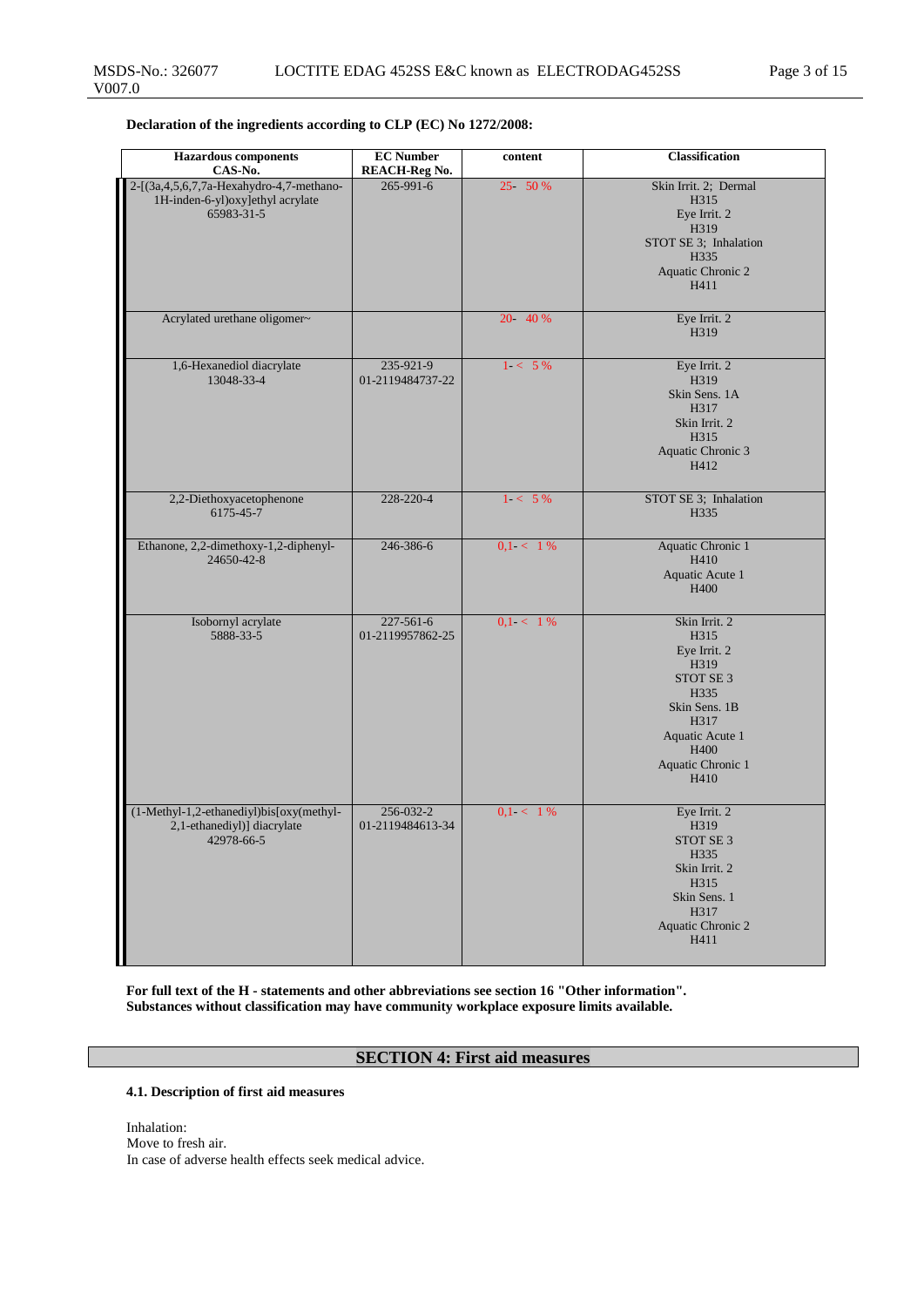#### Skin contact:

Rinse with running water and soap. Apply replenishing cream. Change all contaminated clothing. In case of adverse health effects seek medical advice.

Eye contact:

Immediately flush eyes with soft jet of water or eye rinse solution for at least 5 minutes. If pains remain (intensive smarting, sensitivity to light, visual disturbance) continue flushing and contact/seek doctor or hospital.

#### Ingestion:

Rinse out mouth, drink 1-2 glasses of water, do not induce vomiting. Seek medical attention from a specialist.

## **4.2. Most important symptoms and effects, both acute and delayed**

EYE: Irritation, conjunctivitis.

SKIN: Redness, inflammation.

RESPIRATORY: Irritation, coughing, shortness of breath, chest tightness.

SKIN: Rash, Urticaria.

**4.3. Indication of any immediate medical attention and special treatment needed** See section: Description of first aid measures

## **SECTION 5: Firefighting measures**

#### **5.1. Extinguishing media**

**Suitable extinguishing media:** Carbon dioxide, foam, powder Water spray jet

**Extinguishing media which must not be used for safety reasons:** High pressure waterjet

#### **5.2. Special hazards arising from the substance or mixture**

The product may undergo spontaneous polymerization at high temperatures. Polymerization is exothermic and may cause damage to the container and/or release of thermal decomposition products.

**5.3. Advice for firefighters**

Wear self-contained breathing apparatus and full protective clothing, such as turn-out gear.

#### **Additional information:**

In case of fire, keep containers cool with water spray.

## **SECTION 6: Accidental release measures**

**6.1. Personal precautions, protective equipment and emergency procedures**

Avoid skin and eye contact.

#### **6.2. Environmental precautions**

Do not empty into drains / surface water / ground water.

#### **6.3. Methods and material for containment and cleaning up**

Soak up with inert absorbent material (e.g. sand, silica gel, acid binder, universal binder, sawdust). Dispose of contaminated material as waste according to Section 13.

#### **6.4. Reference to other sections**

See advice in section 8

## **SECTION 7: Handling and storage**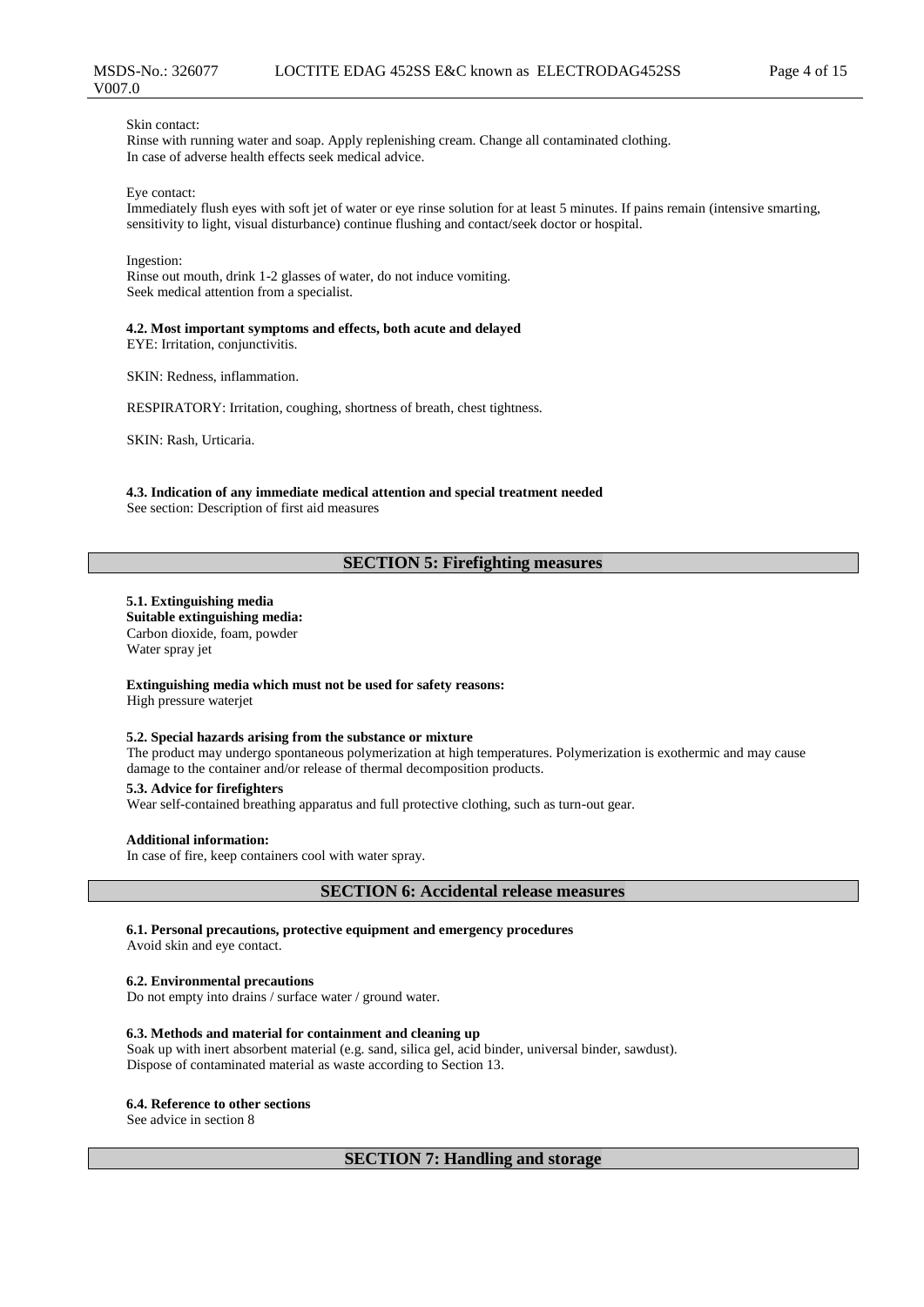### **7.1. Precautions for safe handling**

Avoid skin and eye contact. Ensure good ventilation/suction at the workplace. See advice in section 8

#### Hygiene measures:

Do not eat, drink or smoke while working. Wash hands before work breaks and after finishing work. Good industrial hygiene practices should be observed.

**7.2. Conditions for safe storage, including any incompatibilities** Store in sealed original container.

Store in a dry place. Refer to Technical Data Sheet

**7.3. Specific end use(s)**

UV curable dielectric ink

## **SECTION 8: Exposure controls/personal protection**

## **8.1. Control parameters**

#### **Occupational Exposure Limits**

Valid for

Great Britain

| Ingredient [Regulated substance]                               | ppm | mg/m <sup>3</sup> | Value type                      | <b>Short term exposure limit</b><br>category / Remarks | <b>Regulatory list</b> |
|----------------------------------------------------------------|-----|-------------------|---------------------------------|--------------------------------------------------------|------------------------|
| Talc $(Mg3H2(SiO3)4)$<br>14807-96-6<br>[TALC, RESPIRABLE DUST] |     |                   | Time Weighted Average<br>(TWA): |                                                        | EH40 WEL               |
| Polyethylene<br>9002-88-4<br>[DUST, INHALABLE DUST]            |     | 10                | Time Weighted Average<br>(TWA): |                                                        | EH40 WEL               |
| Polyethylene<br>9002-88-4<br>[DUST, RESPIRABLE DUST]           |     |                   | Time Weighted Average<br>(TWA): |                                                        | EH40 WEL               |

## **Occupational Exposure Limits**

Valid for

Ireland

| <b>Ingredient [Regulated substance]</b>                                              | ppm | mg/m <sup>3</sup> | Value type                      | Short term exposure limit<br>category / Remarks | <b>Regulatory list</b> |
|--------------------------------------------------------------------------------------|-----|-------------------|---------------------------------|-------------------------------------------------|------------------------|
| Talc $(Mg3H2(SiO3)4)$<br>14807-96-6<br>[TALC, TOTAL INHALABLE DUST]                  |     | 10                | Time Weighted Average<br>(TWA): |                                                 | IR OEL                 |
| Talc (Mg3H2(SiO3)4)<br>14807-96-6<br>[TALC, RESPIRABLE DUST]                         |     | 0,8               | Time Weighted Average<br>(TWA): |                                                 | IR OEL                 |
| Polyethylene<br>9002-88-4<br>[DUSTS, NON-SPECIFIC, RESPIRABLE]                       |     |                   | Time Weighted Average<br>(TWA): |                                                 | IR OEL                 |
| Polyethylene<br>9002-88-4<br><b>[DUSTS, NON-SPECIFIC, TOTAL</b><br><b>INHALABLE1</b> |     | 10                | Time Weighted Average<br>(TWA): |                                                 | IR OEL                 |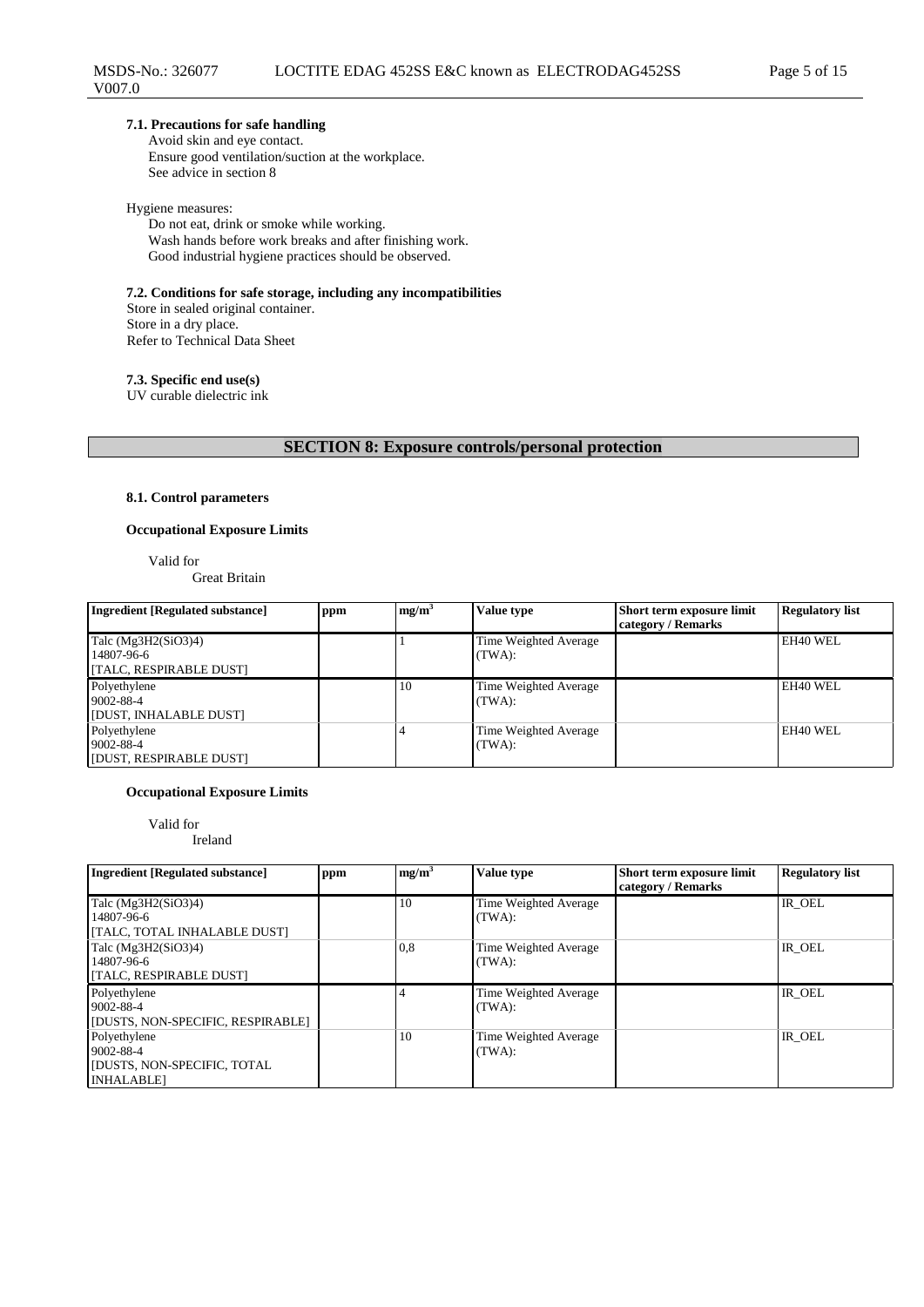## **Predicted No-Effect Concentration (PNEC):**

| Name on list                                                                          | <b>Environmental</b> Exposure<br>Compartment | period | <b>Value</b>        |     |                  |                    | <b>Remarks</b> |
|---------------------------------------------------------------------------------------|----------------------------------------------|--------|---------------------|-----|------------------|--------------------|----------------|
|                                                                                       |                                              |        | mg/l                | ppm | mg/kg            | others             |                |
| Hexamethylene diacrylate<br>13048-33-4                                                | aqua<br>(freshwater)                         |        |                     |     |                  | $0,0015$ mg/L      |                |
| Hexamethylene diacrylate<br>13048-33-4                                                | aqua (marine<br>water)                       |        |                     |     |                  | $0,00015$ mg/L     |                |
| Hexamethylene diacrylate<br>13048-33-4                                                | soil                                         |        |                     |     | 0.00397<br>mg/kg |                    |                |
| Hexamethylene diacrylate<br>13048-33-4                                                | sewage<br>treatment plant<br>(STP)           |        |                     |     |                  | $2.7 \text{ mg/L}$ |                |
| Hexamethylene diacrylate<br>13048-33-4                                                | sediment<br>(freshwater)                     |        |                     |     | 0.0243<br>mg/kg  |                    |                |
| Hexamethylene diacrylate<br>13048-33-4                                                | sediment<br>(marine water)                   |        |                     |     | 0,00243<br>mg/kg |                    |                |
| Isobornyl acrylate<br>5888-33-5                                                       | aqua<br>(freshwater)                         |        | 0.00092<br>mg/1     |     |                  |                    |                |
| Isobornyl acrylate<br>5888-33-5                                                       | aqua (marine<br>water)                       |        | 0.000092<br>mg/1    |     |                  |                    |                |
| Isobornyl acrylate<br>5888-33-5                                                       | sewage<br>treatment plant<br>(STP)           |        | $2$ mg/l            |     |                  |                    |                |
| Isobornyl acrylate<br>5888-33-5                                                       | aqua<br><i>(intermittent</i><br>releases)    |        | 0.00704<br>mg/1     |     |                  |                    |                |
| Isobornyl acrylate<br>5888-33-5                                                       | sediment<br>(freshwater)                     |        |                     |     | 0,145<br>mg/kg   |                    |                |
| Isobornyl acrylate<br>5888-33-5                                                       | sediment<br>(marine water)                   |        |                     |     | 0.0145<br>mg/kg  |                    |                |
| Isobornyl acrylate<br>5888-33-5                                                       | soil                                         |        |                     |     | 0.0285<br>mg/kg  |                    |                |
| Isobornyl acrylate<br>5888-33-5                                                       | Air                                          |        |                     |     |                  |                    |                |
| Isobornyl acrylate<br>5888-33-5                                                       | Predator                                     |        |                     |     |                  |                    |                |
| (1-Methyl-1,2-ethanediyl)bis[oxy(methyl-<br>2,1-ethanediyl)] diacrylate<br>42978-66-5 | aqua<br>(freshwater)                         |        | 0,0073<br>mg/1      |     |                  |                    |                |
| (1-Methyl-1,2-ethanediyl)bis[oxy(methyl-<br>2,1-ethanediyl)] diacrylate<br>42978-66-5 | aqua (marine<br>water)                       |        | 0.0007<br>mg/l      |     |                  |                    |                |
| (1-Methyl-1,2-ethanediyl)bis[oxy(methyl-<br>2,1-ethanediyl)] diacrylate<br>42978-66-5 | sewage<br>treatment plant<br>(STP)           |        | $100$ mg/l          |     |                  |                    |                |
| (1-Methyl-1,2-ethanediyl)bis[oxy(methyl-<br>2,1-ethanediyl)] diacrylate<br>42978-66-5 | aqua<br><i>(intermittent)</i><br>releases)   |        | $0,73 \text{ mg}/1$ |     |                  |                    |                |
| (1-Methyl-1,2-ethanediyl)bis[oxy(methyl-<br>2,1-ethanediyl)] diacrylate<br>42978-66-5 | soil                                         |        |                     |     | 0,00243<br>mg/kg |                    |                |
| (1-Methyl-1,2-ethanediyl)bis[oxy(methyl-<br>2,1-ethanediyl)] diacrylate<br>42978-66-5 | sediment<br>(freshwater)                     |        |                     |     | $0,19$ mg/kg     |                    |                |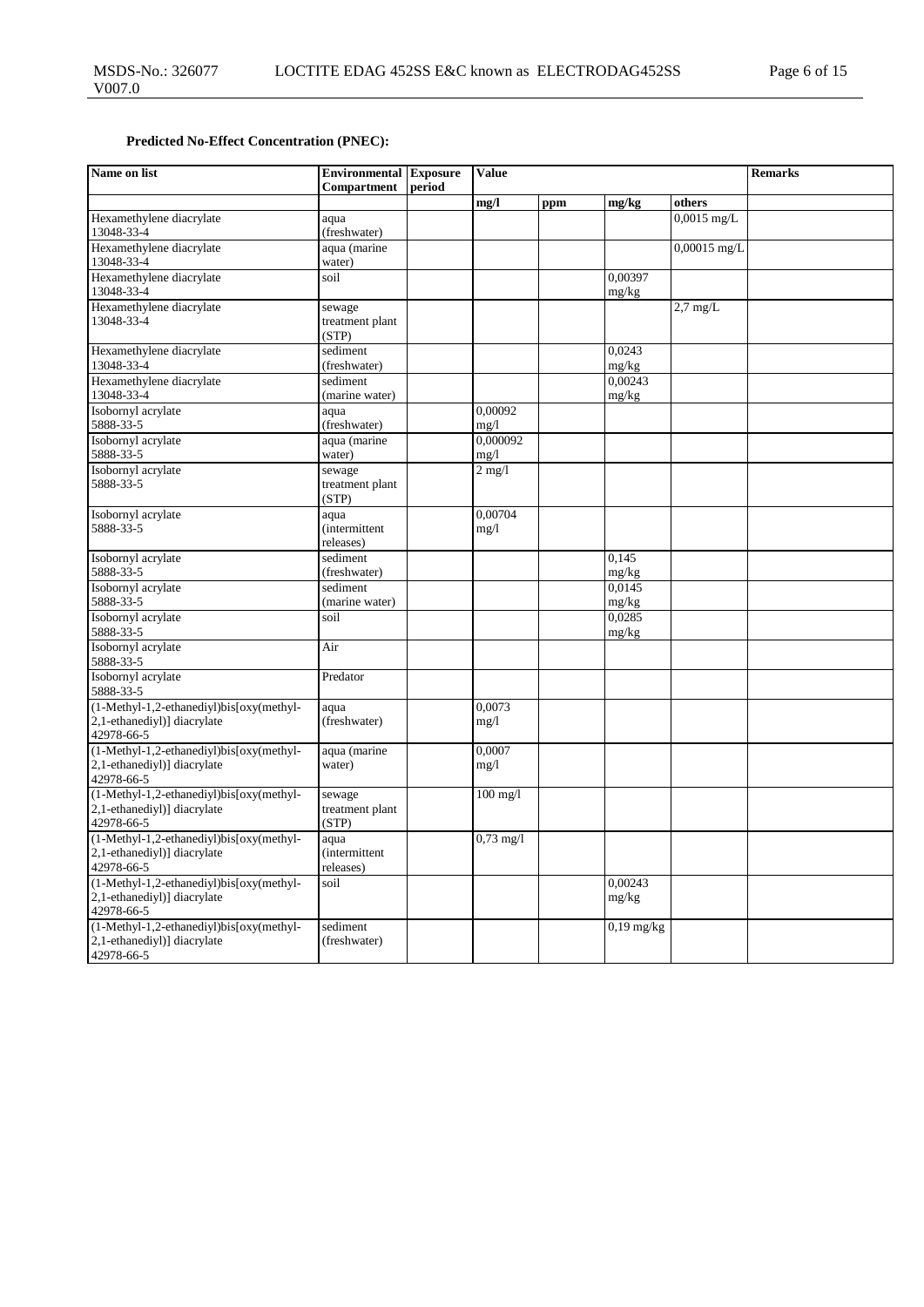#### **Derived No-Effect Level (DNEL):**

| Name on list                                                                                | <b>Application</b><br>Area | Route of<br><b>Exposure</b> | <b>Health Effect</b>                        | <b>Exposure</b><br><b>Time</b> | Value                                      | <b>Remarks</b> |
|---------------------------------------------------------------------------------------------|----------------------------|-----------------------------|---------------------------------------------|--------------------------------|--------------------------------------------|----------------|
| Hexamethylene diacrylate<br>13048-33-4                                                      | Workers                    | dermal                      | Long term<br>exposure -<br>systemic effects |                                | $2,77$ mg/kg                               |                |
| Hexamethylene diacrylate<br>13048-33-4                                                      | Workers                    | Inhalation                  | Long term<br>exposure -<br>systemic effects |                                | $24,48 \overline{\mathrm{mg}}/\mathrm{m}3$ |                |
| Hexamethylene diacrylate<br>13048-33-4                                                      | General<br>population      | dermal                      | Long term<br>exposure -<br>systemic effects |                                | $1,66$ mg/kg                               |                |
| Hexamethylene diacrylate<br>13048-33-4                                                      | General<br>population      | Inhalation                  | Long term<br>exposure -<br>systemic effects |                                | $7,24 \text{ mg/m}$ 3                      |                |
| Hexamethylene diacrylate<br>13048-33-4                                                      | General<br>population      | oral                        | Long term<br>exposure -<br>systemic effects |                                | $2,08$ mg/kg                               |                |
| Isobornyl acrylate<br>5888-33-5                                                             | Workers                    | dermal                      | Long term<br>exposure -<br>systemic effects |                                | $1,39$ mg/kg                               |                |
| Isobornyl acrylate<br>5888-33-5                                                             | General<br>population      | oral                        | Long term<br>exposure -<br>systemic effects |                                | $0,83$ mg/kg                               |                |
| Isobornyl acrylate<br>5888-33-5                                                             | General<br>population      | dermal                      | Long term<br>exposure -<br>systemic effects |                                | $0,83$ mg/kg                               |                |
| (1-Methyl-1,2-ethanediyl)bis[oxy(methyl-<br>2,1-ethanediyl)] diacrylate<br>42978-66-5       | Workers                    | inhalation                  | Long term<br>exposure -<br>systemic effects |                                | 24,48 mg/m3                                |                |
| $(1-Methyl-1,2-ethanediyl)bis[oxy(methyl-$<br>2,1-ethanediyl)] diacrylate<br>42978-66-5     | Workers                    | dermal                      | Long term<br>exposure -<br>systemic effects |                                | $2,77$ mg/kg                               |                |
| (1-Methyl-1,2-ethanediyl)bis[oxy(methyl-<br>2,1-ethanediyl)] diacrylate<br>42978-66-5       | General<br>population      | inhalation                  | Long term<br>exposure -<br>systemic effects |                                | $7,24 \text{ mg/m}$ 3                      |                |
| (1-Methyl-1,2-ethanediyl)bis[oxy(methyl-<br>2,1-ethanediyl)] diacrylate<br>42978-66-5       | General<br>population      | oral                        | Long term<br>exposure -<br>systemic effects |                                | $2,08$ mg/kg                               |                |
| $(1-Methyl-1,2-ethanediyl)$ bis $[oxy(methyl-$<br>2,1-ethanediyl)] diacrylate<br>42978-66-5 | General<br>population      | dermal                      | Long term<br>exposure -<br>systemic effects |                                | $1,66$ mg/kg                               |                |

#### **Biological Exposure Indices:**

None

#### **8.2. Exposure controls:**

Engineering controls:

Ensure good ventilation/suction at the workplace.

Respiratory protection:

In case of aerosol formation, we recommend wearing of appropriate respiratory protection equipment with ABEK P2 filter (EN 14387).

This recommendation should be matched to local conditions.

Hand protection:

Chemical-resistant protective gloves (EN 374). Suitable materials for short-term contact or splashes (recommended: at least protection index 2, corresponding to > 30 minutes permeation time as per EN 374): Polychloroprene (CR; >= 1 mm thickness) or natural rubber (NR;  $>=1$  mm thickness) Suitable materials for longer, direct contact (recommended: protection index 6, corresponding to > 480 minutes permeation time as per EN 374): Polychloroprene (CR; >= 1 mm thickness) or natural rubber (NR; >=1 mm thickness) This information is based on literature references and on information provided by glove manufacturers, or is derived by analogy with similar substances. Please note that in practice the working life of chemical-resistant protective gloves may be considerably shorter than the permeation time determined in accordance with EN 374 as a result of the many influencing factors (e.g. temperature). If signs of wear and tear are noticed then the gloves should be replaced.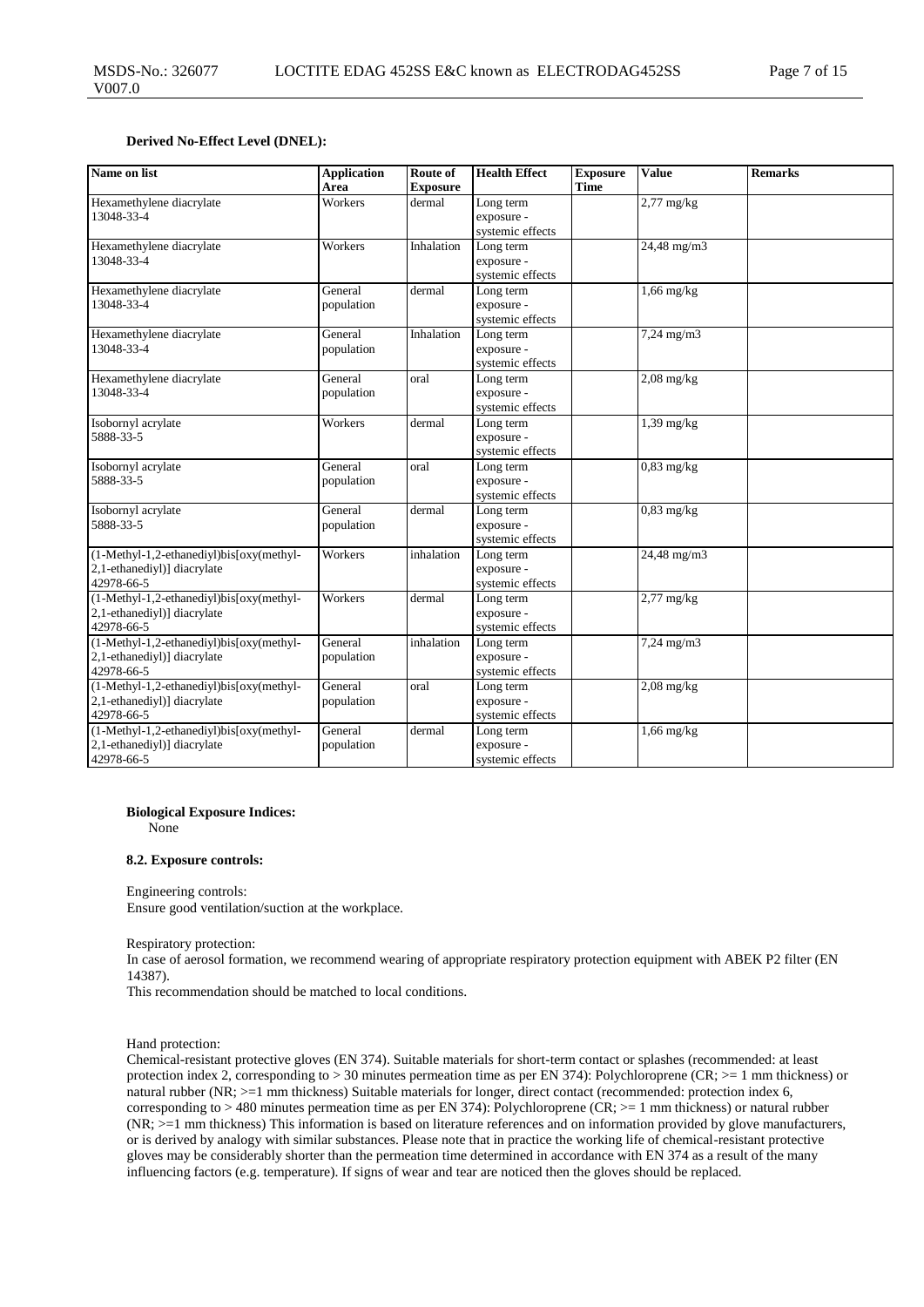#### Eye protection:

Safety glasses with sideshields or chemical safety goggles should be worn if there is a risk of splashing. Protective eye equipment should conform to EN166.

Skin protection:

Wear suitable protective clothing. Protective clothing should conform to EN 14605 for liquid splashes or to EN 13982 for dusts.

Advices to personal protection equipment:

The information provided on personal protective equipment is for guidance purposes only. A full risk assessment should be conducted prior to using this product to determine the appropriate personal protective equipment to suit local conditions. Personal protective equipment should conform to the relevant EN standard.

## **SECTION 9: Physical and chemical properties**

#### **9.1. Information on basic physical and chemical properties**

| Appearance                             | viscous, Liquid                    |
|----------------------------------------|------------------------------------|
|                                        | green                              |
| Odour threshold                        | No data available / Not applicable |
|                                        |                                    |
| pH                                     | Not applicable                     |
| pH                                     | Not applicable                     |
| Initial boiling point                  | 240 °C (464 °F)                    |
| Flash point                            | 94 °C (201.2 °F); None             |
| Decomposition temperature              | No data available / Not applicable |
| Vapour pressure                        | No data available / Not applicable |
| Density                                | $1,270 \text{ g/cm}$ 3             |
| (20 °C (68 °F))                        |                                    |
| <b>Bulk</b> density                    | No data available / Not applicable |
| <b>Viscosity</b>                       | 12.000cp                           |
| $\Omega$                               |                                    |
| Viscosity (kinematic)                  | No data available / Not applicable |
| <b>Explosive properties</b>            | No data available / Not applicable |
| Solubility (qualitative)               | No data available / Not applicable |
| Solidification temperature             | No data available / Not applicable |
| Melting point                          | No data available / Not applicable |
| Flammability                           | No data available / Not applicable |
| Auto-ignition temperature              | No data available / Not applicable |
| <b>Explosive limits</b>                | No data available / Not applicable |
| Partition coefficient: n-octanol/water | No data available / Not applicable |
| Evaporation rate                       | No data available / Not applicable |
| Vapor density                          | No data available / Not applicable |
| Oxidising properties                   | No data available / Not applicable |
|                                        |                                    |

#### **9.2. Other information**

No data available / Not applicable

## **SECTION 10: Stability and reactivity**

#### **10.1. Reactivity**

Strong oxidizing agents. Reducing agents. Peroxides. Strong bases.

#### **10.2. Chemical stability**

Stable under recommended storage conditions.

#### **10.3. Possibility of hazardous reactions**

See section reactivity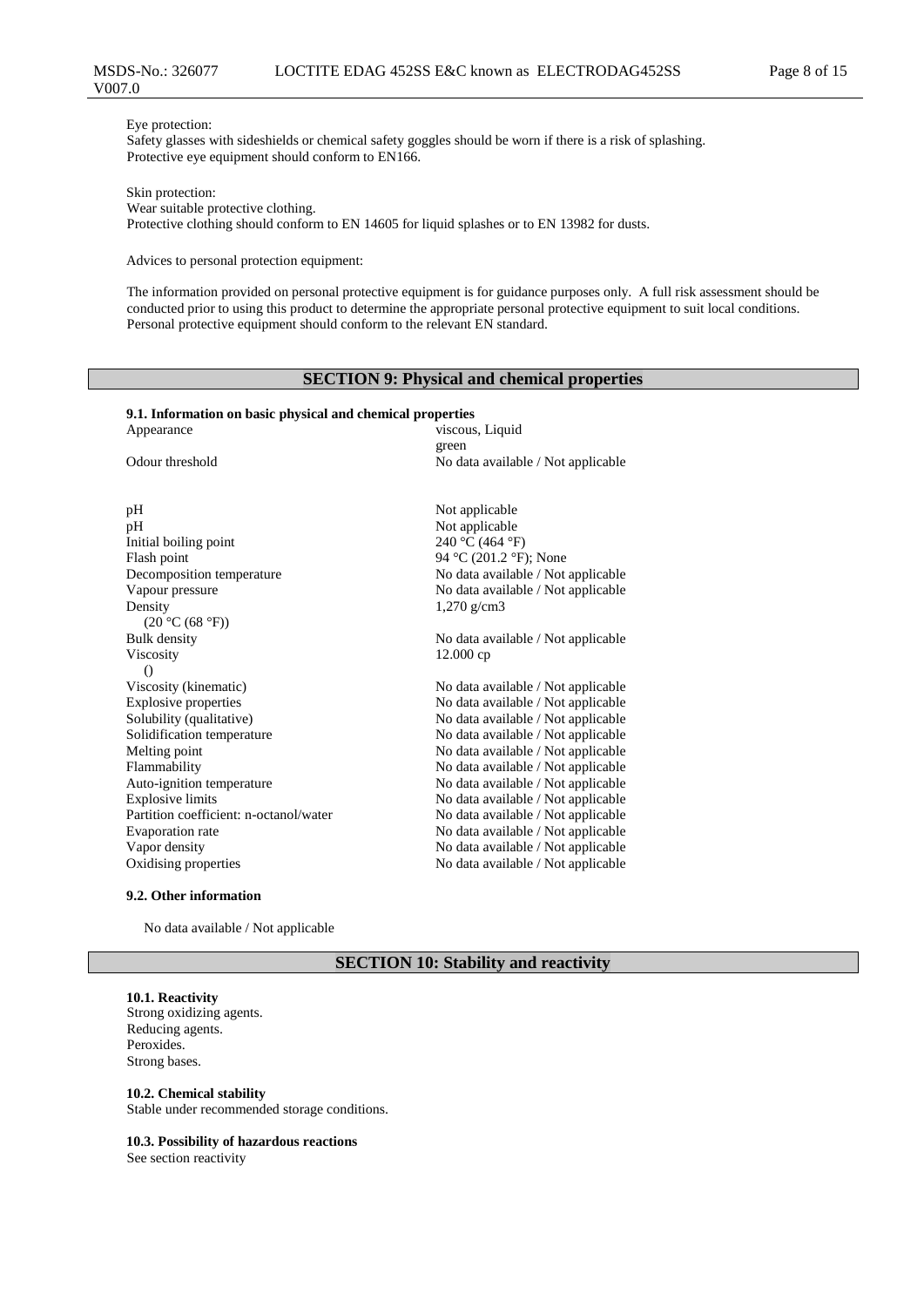#### **10.4. Conditions to avoid** Avoid heating.

Protect from direct sunlight.

**10.5. Incompatible materials** See section reactivity.

#### **10.6. Hazardous decomposition products**

None if used for intended purpose.

## **SECTION 11: Toxicological information**

#### **11.1. Information on toxicological effects**

## **General toxicological information:**

The mixture is classified based on the available hazard information for the ingredients as defined in the classification criteria for mixtures for each hazard class or differentiation in Annex I to Regulation (EC) No 1272/2008. Relevant available health/ecological information for the substances listed under Section 3 is provided in the following.

#### **Inhalative toxicity:**

May cause respiratory irritation.

## **Skin irritation:**

Causes skin irritation.

**Eye irritation:** Causes serious eye irritation.

#### **Sensitizing:**

May cause an allergic skin reaction.

#### **Acute oral toxicity:**

| <b>Hazardous</b> components | <b>Value</b> | <b>Value</b>    | Route of    | <b>Exposure</b> | <b>Species</b> | <b>Method</b>             |
|-----------------------------|--------------|-----------------|-------------|-----------------|----------------|---------------------------|
| CAS-No.                     | type         |                 | application | time            |                |                           |
| $2-[3a,4,5,6,7,7a-$         | LD50         | $> 5.000$ mg/kg | oral        |                 | rat            |                           |
| Hexahydro-4,7-methano-      |              |                 |             |                 |                |                           |
| 1H-inden-6-yl)oxy]ethyl     |              |                 |             |                 |                |                           |
| acrylate                    |              |                 |             |                 |                |                           |
| 65983-31-5                  |              |                 |             |                 |                |                           |
| 1,6-Hexanediol diacrylate   | LD50         | $> 5.000$ mg/kg | oral        |                 | rat            | OECD Guideline 401 (Acute |
| 13048-33-4                  |              |                 |             |                 |                | Oral Toxicity)            |
| $2,2-$                      | LD50         | $5.660$ mg/kg   | oral        |                 | rat            |                           |
| Diethoxyacetophenone        |              |                 |             |                 |                |                           |
| 6175-45-7                   |              |                 |             |                 |                |                           |
| Ethanone, 2,2-dimethoxy-    | LD50         | $> 5.000$ mg/kg | oral        |                 | rat            | not specified             |
| 1,2-diphenyl-               |              |                 |             |                 |                |                           |
| 24650-42-8                  |              |                 |             |                 |                |                           |
| Isobornyl acrylate          | LD50         | $4.350$ mg/kg   | oral        |                 | rat            | not specified             |
| 5888-33-5                   |              |                 |             |                 |                |                           |
| $(1-Methyl-1,2-$            | LD50         | $>$ 2.000 mg/kg | oral        |                 | rat            | OECD Guideline 423 (Acute |
| ethanediyl)bis[oxy(methyl   |              |                 |             |                 |                | Oral toxicity)            |
| $-2$ , 1-ethanediyl)]       |              |                 |             |                 |                |                           |
| diacrylate                  |              |                 |             |                 |                |                           |
| 42978-66-5                  |              |                 |             |                 |                |                           |

#### **Acute inhalative toxicity:**

| <b>Hozon</b><br>components | <br>⁄ alue<br>. | ⁄ alue<br>. | <b>Route of</b><br>__ | txposure | Species | . .<br>Method<br>$\sim$<br>. |
|----------------------------|-----------------|-------------|-----------------------|----------|---------|------------------------------|
| 11V.                       | <b>VDE</b>      |             | $\sim$<br>ication     | time     |         |                              |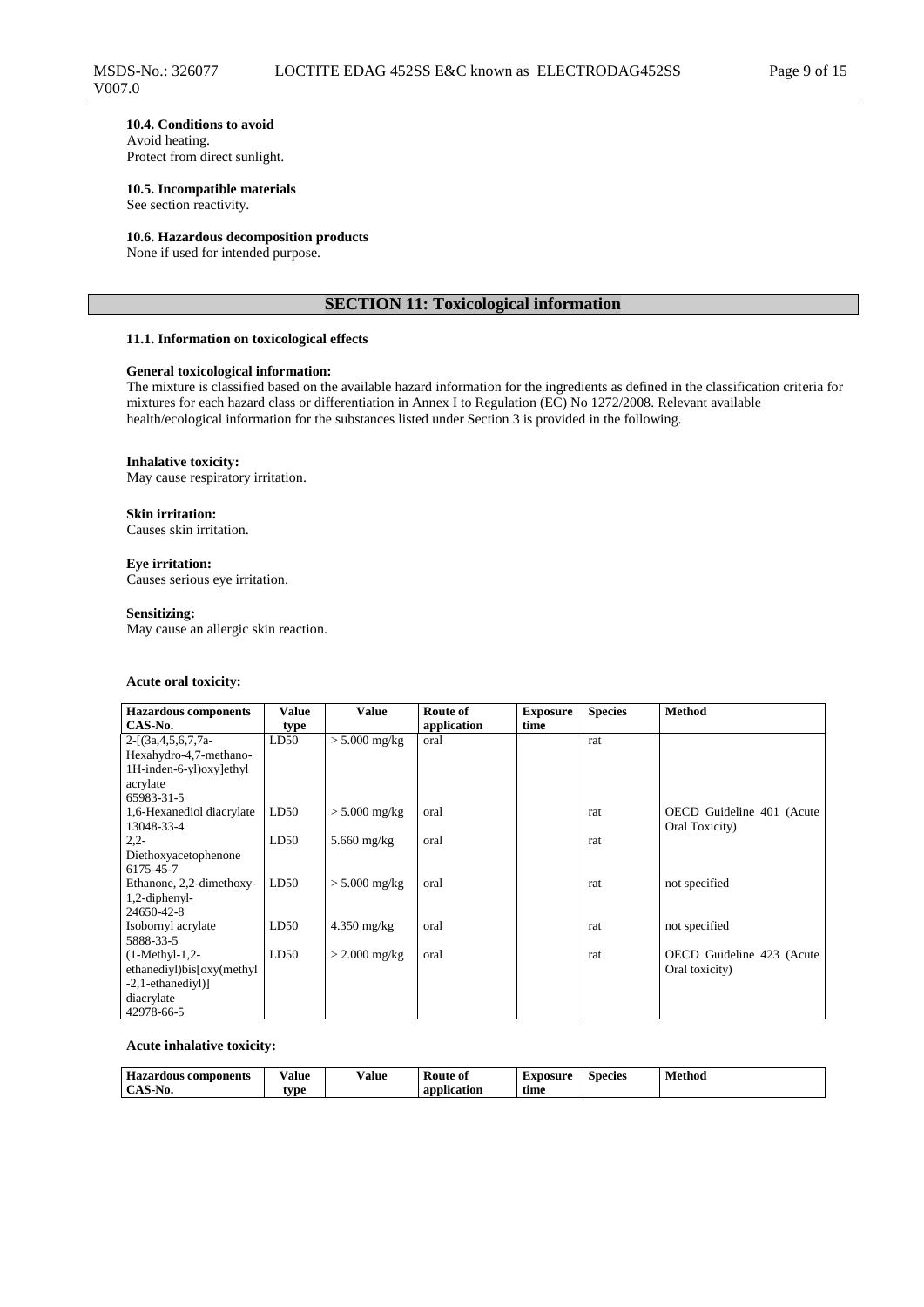## **Acute dermal toxicity:**

| <b>Hazardous components</b> | <b>Value</b> | <b>Value</b>    | Route of    | <b>Exposure</b> | <b>Species</b> | <b>Method</b>             |
|-----------------------------|--------------|-----------------|-------------|-----------------|----------------|---------------------------|
| CAS-No.                     | type         |                 | application | time            |                |                           |
| $2-[3a,4,5,6,7,7a-$         | LD50         | $> 5.000$ mg/kg | dermal      |                 | rabbit         |                           |
| Hexahydro-4,7-methano-      |              |                 |             |                 |                |                           |
| 1H-inden-6-yl)oxylethyl     |              |                 |             |                 |                |                           |
| acrylate                    |              |                 |             |                 |                |                           |
| 65983-31-5                  |              |                 |             |                 |                |                           |
| 1,6-Hexanediol diacrylate   | LD50         | $3.650$ mg/kg   | dermal      |                 | rabbit         | OECD Guideline 402 (Acute |
| 13048-33-4                  |              |                 |             |                 |                | Dermal Toxicity)          |
| $2,2-$                      | LD50         | $11.300$ mg/kg  | dermal      |                 | rat            |                           |
| Diethoxyacetophenone        |              |                 |             |                 |                |                           |
| 6175-45-7                   |              |                 |             |                 |                |                           |
| Ethanone, 2,2-dimethoxy-    | LD50         | $> 5.000$ mg/kg | dermal      |                 | rat            | not specified             |
| 1,2-diphenyl-               |              |                 |             |                 |                |                           |
| 24650-42-8                  |              |                 |             |                 |                |                           |
| Isobornyl acrylate          | LD50         | $> 5.000$ mg/kg | dermal      |                 | rabbit         | not specified             |
| 5888-33-5                   |              |                 |             |                 |                |                           |
| $(1-Methyl-1,2-$            | LD50         | $>$ 2.000 mg/kg | dermal      |                 |                | OECD Guideline 402 (Acute |
| ethanediyl)bis[oxy(methyl   |              |                 |             |                 |                | Dermal Toxicity)          |
| $-2,1$ -ethanediyl $)]$     |              |                 |             |                 |                |                           |
| diacrylate                  |              |                 |             |                 |                |                           |
| 42978-66-5                  |              |                 |             |                 |                |                           |

## **Skin corrosion/irritation:**

| <b>Hazardous</b> components | <b>Result</b> | <b>Exposure</b> | <b>Species</b> | <b>Method</b>                  |
|-----------------------------|---------------|-----------------|----------------|--------------------------------|
| CAS-No.                     |               | time            |                |                                |
| 1,6-Hexanediol diacrylate   | irritating    | 4 h             | rabbit         | OECD Guideline 404 (Acute      |
| 13048-33-4                  |               |                 |                | Dermal Irritation / Corrosion) |
| Isobornyl acrylate          | irritating    |                 | rabbit         | OECD Guideline 404 (Acute      |
| 5888-33-5                   |               |                 |                | Dermal Irritation / Corrosion) |
| $(1-Methyl-1,2-$            | irritating    | 4 h             | rabbit         | OECD Guideline 404 (Acute      |
| ethanediyl)bis[oxy(methyl   |               |                 |                | Dermal Irritation / Corrosion) |
| $-2$ , 1-ethanediyl)        |               |                 |                |                                |
| diacrylate                  |               |                 |                |                                |
| 42978-66-5                  |               |                 |                |                                |

## **Serious eye damage/irritation:**

| <b>Hazardous components</b> | <b>Result</b>         | <b>Exposure</b> | <b>Species</b> | <b>Method</b>               |
|-----------------------------|-----------------------|-----------------|----------------|-----------------------------|
| CAS-No.                     |                       | time            |                |                             |
| 1,6-Hexanediol diacrylate   | irritating            |                 | rabbit         | OECD Guideline 405 (Acute   |
| 13048-33-4                  |                       |                 |                | Eye Irritation / Corrosion) |
| $(1-Methyl-1,2-$            | moderately irritating |                 | rabbit         | OECD Guideline 405 (Acute   |
| ethanediyl)bis[oxy(methyl   |                       |                 |                | Eye Irritation / Corrosion) |
| $-2$ , 1-ethanediyl)]       |                       |                 |                |                             |
| diacrylate                  |                       |                 |                |                             |
| 42978-66-5                  |                       |                 |                |                             |

## **Respiratory or skin sensitization:**

| <b>Hazardous components</b><br>CAS-No.                                                             | <b>Result</b> | <b>Test type</b>                                | <b>Species</b> | <b>Method</b>                                                         |
|----------------------------------------------------------------------------------------------------|---------------|-------------------------------------------------|----------------|-----------------------------------------------------------------------|
| 1,6-Hexanediol diacrylate<br>13048-33-4                                                            | sensitising   | Guinea pig<br>maximisat<br>ion test             | guinea pig     | OECD Guideline 406 (Skin<br>Sensitisation)                            |
| Isobornyl acrylate<br>5888-33-5                                                                    | sensitising   | Mouse<br>local<br>lymphnod<br>e assay<br>(LLNA) | mouse          | OECD Guideline 429 (Skin<br>Sensitisation: Local Lymph<br>Node Assay) |
| $(1-Methyl-1,2-$<br>ethanediyl)bis[oxy(methyl<br>$-2$ , 1-ethanediyl)]<br>diacrylate<br>42978-66-5 | sensitising   | Mouse<br>local<br>lymphnod<br>e assay<br>(LLNA) | mouse          | not specified                                                         |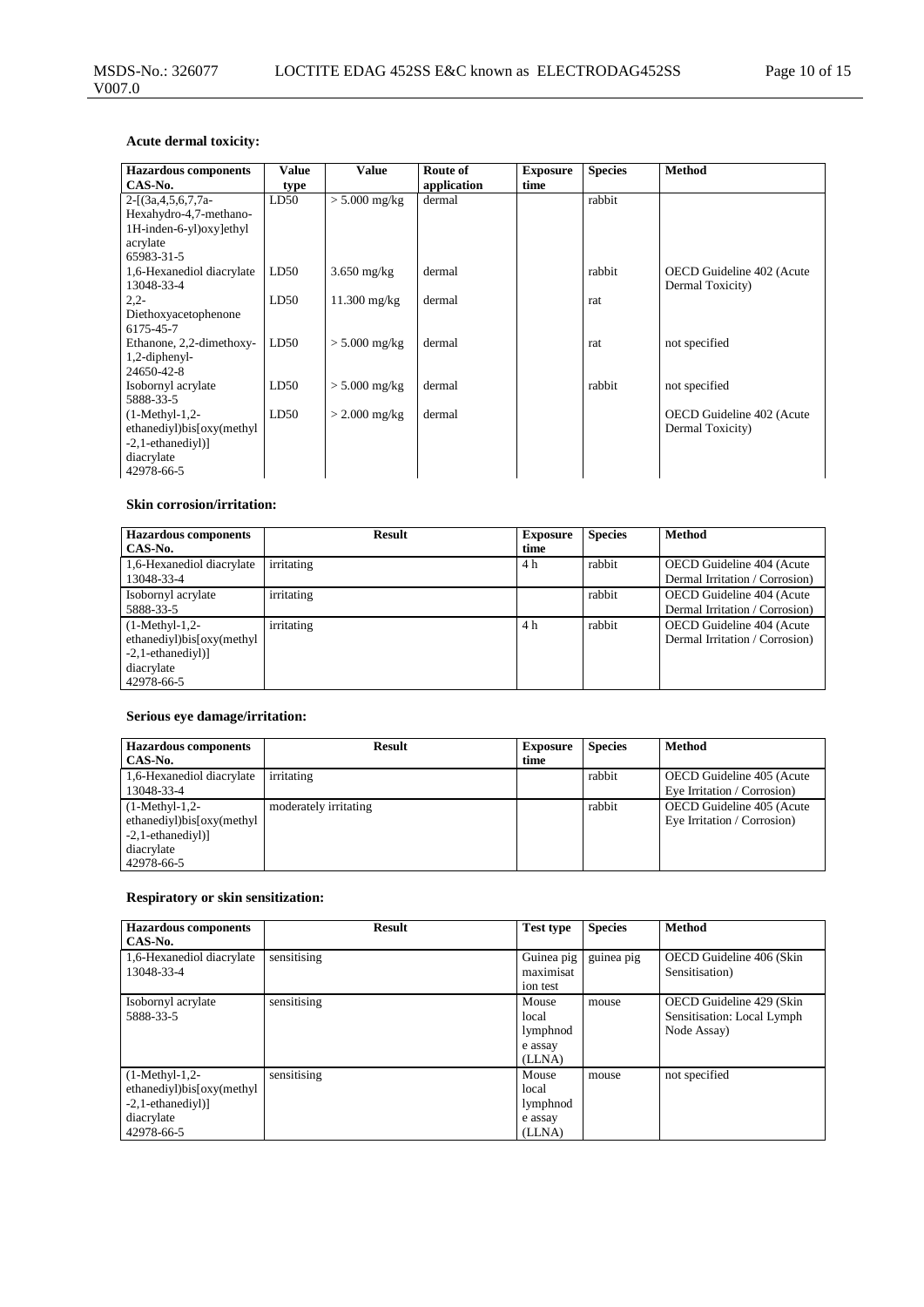## **Germ cell mutagenicity:**

| <b>Hazardous components</b>                                                                        | <b>Result</b> | Type of study /                                         | <b>Metabolic</b>                     | <b>Species</b> | <b>Method</b>                                                                 |
|----------------------------------------------------------------------------------------------------|---------------|---------------------------------------------------------|--------------------------------------|----------------|-------------------------------------------------------------------------------|
| $CAS-N0$ .                                                                                         |               | Route of<br>administration                              | activation /<br><b>Exposure time</b> |                |                                                                               |
| 1,6-Hexanediol diacrylate<br>13048-33-4                                                            | negative      | bacterial reverse<br>mutation assay (e.g<br>Ames test)  | with and without                     |                | <b>OECD</b> Guideline 471<br>(Bacterial Reverse Mutation<br>Assay)            |
|                                                                                                    | negative      | mammalian cell<br>gene mutation assay                   | with and without                     |                | OECD Guideline 476 (In vitro<br>Mammalian Cell Gene<br><b>Mutation Test</b> ) |
| 1,6-Hexanediol diacrylate<br>13048-33-4                                                            | negative      | intraperitoneal                                         |                                      | mouse          | <b>OECD</b> Guideline 474<br>(Mammalian Erythrocyte<br>Micronucleus Test)     |
| $(1-Methyl-1,2-$<br>ethanediyl)bis[oxy(methyl<br>$-2$ , 1-ethanediyl)]<br>diacrylate<br>42978-66-5 | negative      | bacterial reverse<br>mutation assay (e.g<br>Ames test)  | with and without                     |                | <b>OECD</b> Guideline 471<br>(Bacterial Reverse Mutation)<br>Assay)           |
|                                                                                                    | negative      | bacterial reverse<br>mutation assay (e.g.<br>Ames test) | with and without                     |                | OECD Guideline 476 (In vitro<br>Mammalian Cell Gene<br><b>Mutation Test</b> ) |
| $(1-Methyl-1,2-$<br>ethanediyl)bis[oxy(methyl<br>$-2$ , 1-ethanediyl)]<br>diacrylate<br>42978-66-5 | negative      | intraperitoneal                                         |                                      | mouse          | <b>OECD</b> Guideline 474<br>(Mammalian Erythrocyte)<br>Micronucleus Test)    |

## **Reproductive toxicity:**

| <b>Hazardous substances</b>                                                                          | <b>Result / Classification</b> | <b>Species</b>            | <b>Exposure</b> | <b>Species</b> | <b>Method</b>                                                                                                                            |
|------------------------------------------------------------------------------------------------------|--------------------------------|---------------------------|-----------------|----------------|------------------------------------------------------------------------------------------------------------------------------------------|
| CAS-No.                                                                                              |                                |                           | time            |                |                                                                                                                                          |
| 1,6-Hexanediol diacrylate<br>13048-33-4                                                              | NOAEL $P = 250$ mg/kg          | screening<br>oral: gavage | $28 - 52d$      | rat            | OECD Guideline 422<br>(Combined Repeated Dose)<br>Toxicity Study with the<br>Reproduction /<br>Developmental Toxicity<br>Screening Test) |
| $(1-Methyl-1,2-$<br>ethanediyl)bis[oxy(methyl<br>$-2,1$ -ethanediyl) $]$<br>diacrylate<br>42978-66-5 | NOAEL $P = 250$ mg/kg          | screening<br>oral: gavage | $28 - 52d$      | rat            | OECD Guideline 422<br>(Combined Repeated Dose)<br>Toxicity Study with the<br>Reproduction /<br>Developmental Toxicity<br>Screening Test) |

## **Repeated dose toxicity**

| <b>Hazardous</b> components<br>CAS-No.                                                             | <b>Result</b>        | Route of<br>application | <b>Exposure time /</b><br><b>Frequency of</b><br>treatment | <b>Species</b> | <b>Method</b>                                                                                                                                       |
|----------------------------------------------------------------------------------------------------|----------------------|-------------------------|------------------------------------------------------------|----------------|-----------------------------------------------------------------------------------------------------------------------------------------------------|
| 1,6-Hexanediol diacrylate<br>13048-33-4                                                            | $NOAEL=250$<br>mg/kg | oral: gavage            | 28 - 52 ddaily                                             | rat            | OECD Guideline 422<br>(Combined Repeated Dose)<br>Toxicity Study with the<br>Reproduction / Developmental<br><b>Toxicity Screening Test)</b>        |
| $(1-Methyl-1,2-$<br>ethanediyl)bis[oxy(methyl<br>$-2$ , 1-ethanediyl)]<br>diacrylate<br>42978-66-5 | $NOAEL=250$<br>mg/kg | oral: gavage            | 28 - 52 ddaily                                             | rat            | <b>OECD</b> Guideline 422<br>(Combined Repeated Dose)<br>Toxicity Study with the<br>Reproduction / Developmental<br><b>Toxicity Screening Test)</b> |

## **SECTION 12: Ecological information**

#### **General ecological information:**

The mixture is classified based on the available hazard information for the ingredients as defined in the classification criteria for mixtures for each hazard class or differentiation in Annex I to Regulation (EC) No 1272/2008. Relevant available health/ecological information for the substances listed under Section 3 is provided in the following.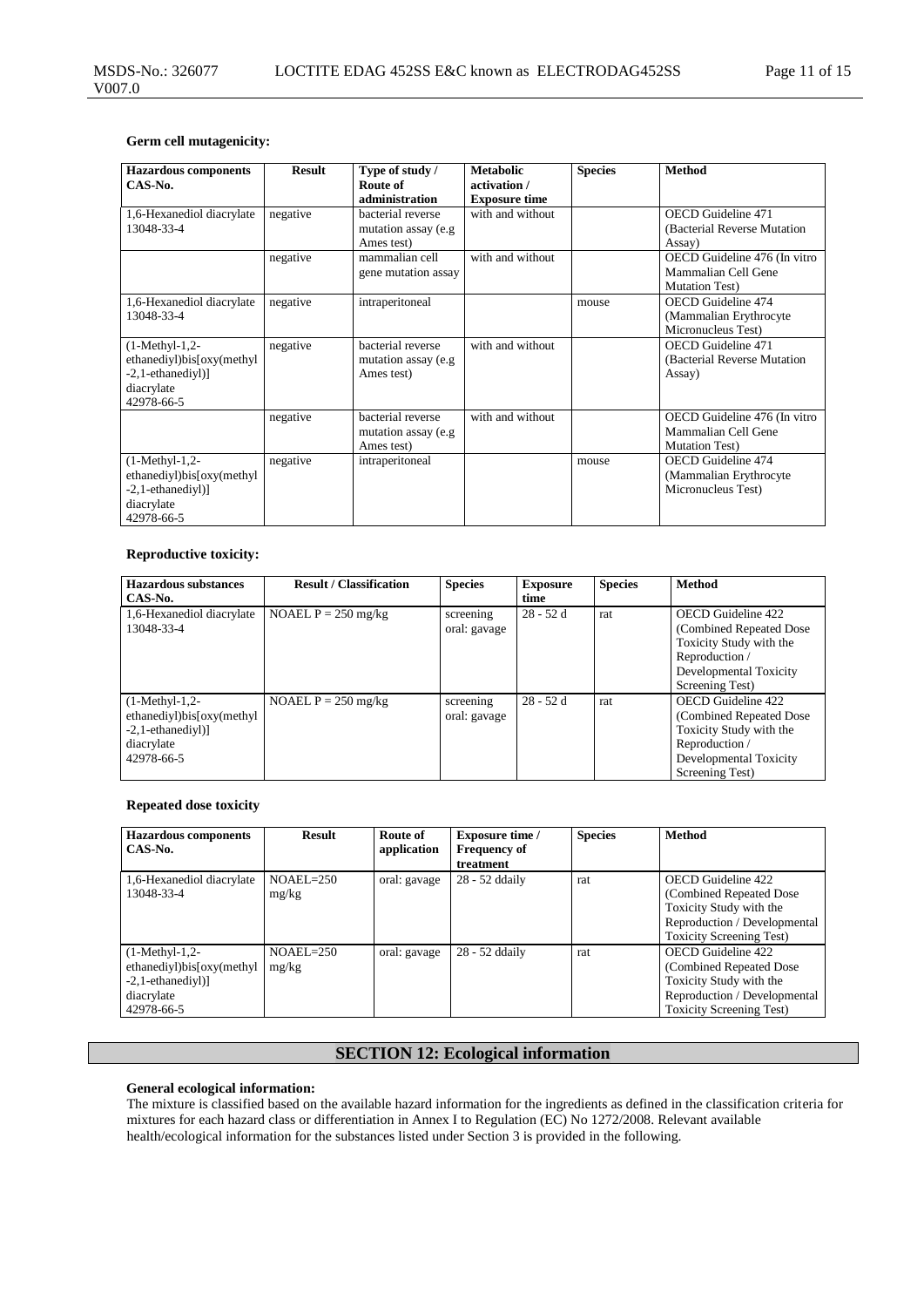## **12.1. Toxicity**

### **Ecotoxicity:**

Do not empty into drains / surface water / ground water. Toxic to aquatic life with long lasting effects.

| <b>Hazardous</b> components<br>CAS-No.                                                              | Value<br>type    | Value               | Acute<br><b>Toxicity</b> | <b>Exposure</b><br>time | <b>Species</b>                                                    | Method                                                                             |
|-----------------------------------------------------------------------------------------------------|------------------|---------------------|--------------------------|-------------------------|-------------------------------------------------------------------|------------------------------------------------------------------------------------|
|                                                                                                     |                  |                     | <b>Study</b>             |                         |                                                                   |                                                                                    |
| 2-[(3a, 4, 5, 6, 7, 7a-Hexahydro-<br>4,7-methano-1H-inden-6-<br>yl)oxy]ethyl acrylate<br>65983-31-5 | LC50             | $9$ mg/l            | Fish                     | 96 h                    | Lepomis macrochirus                                               | <b>OECD</b> Guideline<br>203 (Fish, Acute<br><b>Toxicity Test)</b>                 |
| 1,6-Hexanediol diacrylate<br>13048-33-4                                                             | EC50             | $1,5 \text{ mg}/l$  | Algae                    | 72 h                    | Scenedesmus subspicatus (new<br>name: Desmodesmus<br>subspicatus) | DIN 38412-09                                                                       |
|                                                                                                     | <b>NOEC</b>      | $0.5 \text{ mg}/1$  | Algae                    | 72 h                    | Scenedesmus subspicatus (new<br>name: Desmodesmus<br>subspicatus) | DIN 38412-09                                                                       |
| Ethanone, 2,2-dimethoxy-1,2-<br>diphenyl-<br>24650-42-8                                             | LC50             | $7,2 \text{ mg}/1$  | Fish                     | 96 h                    | Oncorhynchus mykiss                                               | <b>OECD</b> Guideline<br>203 (Fish, Acute<br><b>Toxicity Test)</b>                 |
| Ethanone, 2,2-dimethoxy-1,2-<br>diphenyl-<br>24650-42-8                                             | EC50             | $26 \text{ mg}/l$   | Daphnia                  | 24 h                    | Daphnia magna                                                     | <b>OECD</b> Guideline<br>202 (Daphnia sp.<br>Acute<br>Immobilisation<br>Test)      |
| Ethanone, 2,2-dimethoxy-1,2-<br>diphenyl-<br>24650-42-8                                             | EC50             | $0,17$ mg/l         | Algae                    | 72h                     | Scenedesmus sp.                                                   | <b>OECD</b> Guideline<br>201 (Alga, Growth<br>Inhibition Test)                     |
| Ethanone, 2,2-dimethoxy-1,2-<br>diphenyl-<br>24650-42-8                                             | <b>EC 50</b>     | $> 100$ mg/l        | Bacteria                 | 3 <sub>h</sub>          |                                                                   | <b>OECD</b> Guideline<br>209 (Activated<br>Sludge, Respiration<br>Inhibition Test) |
| Isobornyl acrylate<br>5888-33-5                                                                     | LC50             | $0,704$ mg/l        | Fish                     | 96 h                    | Danio rerio                                                       | <b>OECD</b> Guideline<br>203 (Fish, Acute<br><b>Toxicity Test)</b>                 |
| Isobornyl acrylate<br>5888-33-5                                                                     | EC50             | $1$ mg/ $1$         | Daphnia                  | 48 h                    | Daphnia magna                                                     | <b>OECD</b> Guideline<br>202 (Daphnia sp.<br>Acute<br>Immobilisation<br>Test)      |
| Isobornyl acrylate<br>5888-33-5                                                                     | <b>NOEC</b>      | $0,405$ mg/l        | Algae                    | 72 h                    | Pseudokirchnerella subcapitata                                    | <b>OECD</b> Guideline<br>201 (Alga, Growth<br>Inhibition Test)                     |
|                                                                                                     | EC50             | $1,98 \text{ mg}/1$ | Algae                    | 72 h                    | Pseudokirchnerella subcapitata                                    | <b>OECD</b> Guideline<br>201 (Alga, Growth<br><b>Inhibition Test)</b>              |
| Isobornyl acrylate<br>5888-33-5                                                                     | <b>NOEC</b>      | $0,092$ mg/l        | chronic<br>Daphnia       | 21d                     | Daphnia magna                                                     | OECD 211<br>(Daphnia magna,<br>Reproduction Test)                                  |
| $(1-Methyl-1,2-$<br>ethanediyl)bis[oxy(methyl-<br>2,1-ethanediyl)] diacrylate<br>42978-66-5         | LC50             | $> 4.5 - 10$ mg/l   | Fish                     | 96 h                    | Leuciscus idus                                                    | DIN 38412-15                                                                       |
| $(1-Methyl-1,2-$<br>ethanediyl)bis[oxy(methyl-<br>2,1-ethanediyl)] diacrylate<br>42978-66-5         | EC <sub>50</sub> | 88,7 mg/l           | Daphnia                  | 48h                     | Daphnia magna                                                     | <b>OECD</b> Guideline<br>202 (Daphnia sp.<br>Acute<br>Immobilisation<br>Test)      |
| $(1-Methyl-1,2-$<br>ethanediyl)bis[oxy(methyl-<br>2,1-ethanediyl)] diacrylate<br>42978-66-5         | EC <sub>50</sub> | $28 \text{ mg}/l$   | Algae                    | 72 h                    | Scenedesmus subspicatus (new<br>name: Desmodesmus<br>subspicatus) | <b>OECD</b> Guideline<br>201 (Alga, Growth<br>Inhibition Test)                     |
| $(1-Methyl-1,2-$<br>ethanediyl)bis[oxy(methyl-<br>2,1-ethanediyl)] diacrylate<br>42978-66-5         | <b>EC 50</b>     | $> 10.000$ mg/l     | Bacteria                 | 30 min                  |                                                                   | not specified                                                                      |

## **12.2. Persistence and degradability**

| $- -$<br>, components<br>Haz <sup>r</sup><br>dous | Result<br>. | <b>Route of</b><br>$\sim$ | $\cdots$<br>Degradabilit | Method<br>. |
|---------------------------------------------------|-------------|---------------------------|--------------------------|-------------|
| C.<br>NO.                                         |             | anı<br>ication            |                          |             |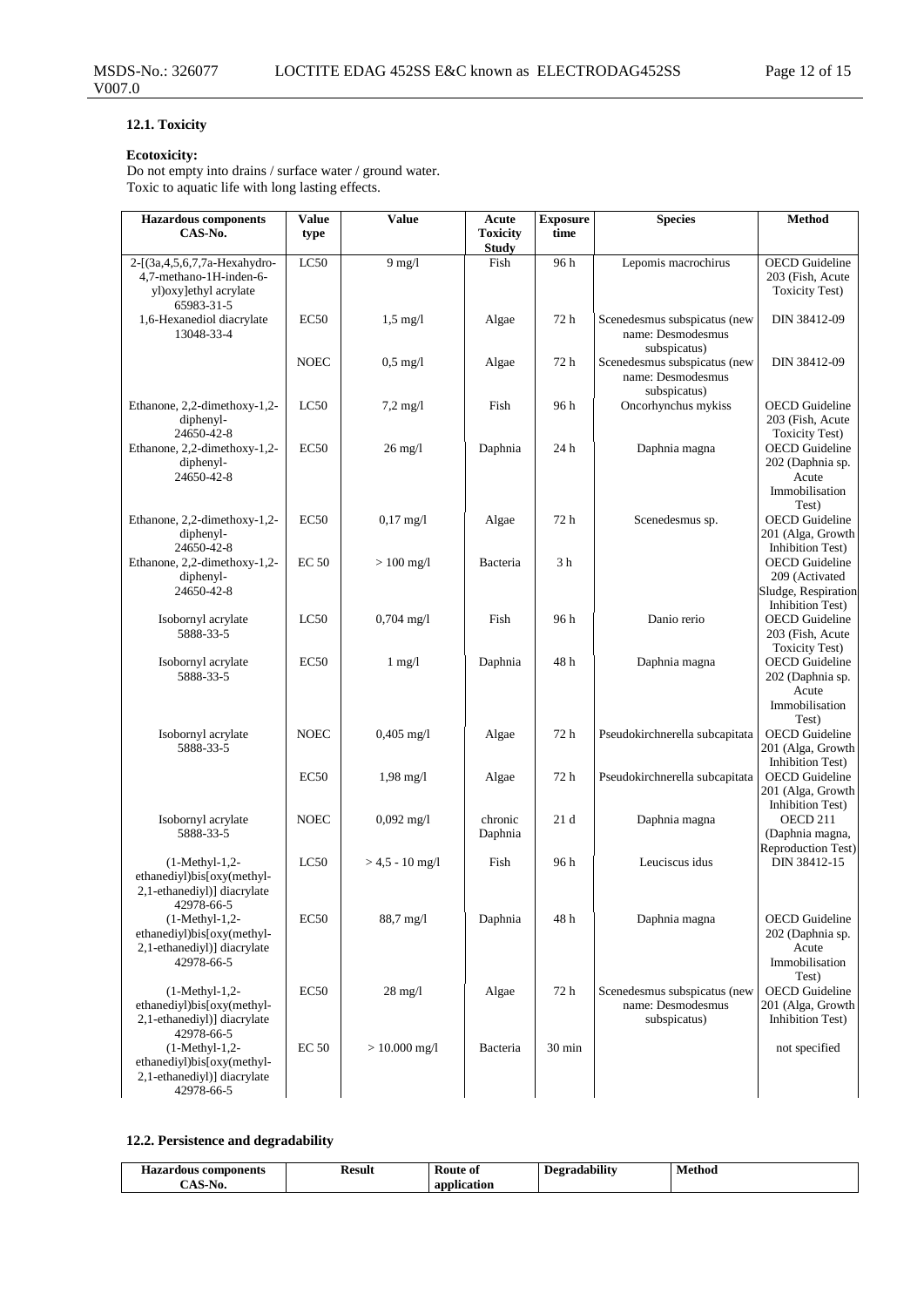| $2-[3a,4,5,6,7,7a-Hexahydro-$<br>4,7-methano-1H-inden-6-<br>yl) oxy] ethyl acrylate<br>65983-31-5 |                                   | aerobic | 0 %   | OECD Guideline 301 D (Ready<br>Biodegradability: Closed Bottle<br>Test)                               |
|---------------------------------------------------------------------------------------------------|-----------------------------------|---------|-------|-------------------------------------------------------------------------------------------------------|
| 1,6-Hexanediol diacrylate<br>13048-33-4                                                           |                                   |         | >70%  | OECD Guideline 302 B (Inherent<br>biodegradability: Zahn-<br>Wellens/EMPA Test)                       |
|                                                                                                   | readily biodegradable             | aerobic | 69 %  | OECD Guideline 310 (Ready<br>BiodegradabilityCO2 in Sealed<br>Vessels (Headspace Test)                |
| Isobornyl acrylate<br>5888-33-5                                                                   | readily<br>Not.<br>biodegradable. | aerobic | 57 %  | OECD Guideline 310 (Ready<br>BiodegradabilityCO2 in Sealed<br><b>Vessels (Headspace Test)</b>         |
| $(1-Methyl-1,2-$<br>ethanediyl)bis[oxy(methyl-<br>2,1-ethanediyl)] diacrylate<br>42978-66-5       | inherently biodegradable          | aerobic | > 90% | OECD Guideline 302 B (Inherent<br>biodegradability: Zahn-<br>Wellens/EMPA Test)                       |
|                                                                                                   |                                   | aerobic | 48 %  | EU Method C.4-C (Determination<br>of the "Ready"<br>BiodegradabilityCarbon Dioxide<br>Evolution Test) |

## **12.3. Bioaccumulative potential / 12.4. Mobility in soil**

| <b>Hazardous components</b>     | LogPow | <b>Bioconcentration</b> | <b>Exposure</b> | <b>Species</b> | <b>Temperature</b> | Method                     |
|---------------------------------|--------|-------------------------|-----------------|----------------|--------------------|----------------------------|
| CAS-No.                         |        | factor (BCF)            | time            |                |                    |                            |
| 1,6-Hexanediol diacrylate       | 2,81   |                         |                 |                | $25^{\circ}$ C     | OECD Guideline 107         |
| 13048-33-4                      |        |                         |                 |                |                    | (Partition Coefficient (n- |
|                                 |        |                         |                 |                |                    | octanol / water), Shake    |
|                                 |        |                         |                 |                |                    | Flask Method)              |
| Ethanone, $2,2$ -dimethoxy-1,2- | 3,42   |                         |                 |                |                    | not specified              |
| diphenyl-                       |        |                         |                 |                |                    |                            |
| 24650-42-8                      |        |                         |                 |                |                    |                            |
| Isobornyl acrylate              |        | 37                      | 56 h            | Danio rerio    | $24^{\circ}$ C     | OECD Guideline 305         |
| 5888-33-5                       |        |                         |                 |                |                    | (Bioconcentration: Flow-   |
|                                 |        |                         |                 |                |                    | through Fish Test)         |
| Isobornyl acrylate              | 4,52   |                         |                 |                |                    | OECD Guideline 117         |
| 5888-33-5                       |        |                         |                 |                |                    | (Partition Coefficient (n- |
|                                 |        |                         |                 |                |                    | octanol / water), HPLC     |
|                                 |        |                         |                 |                |                    | Method)                    |

## **12.5. Results of PBT and vPvB assessment**

| <b>Hazardous components</b>                        | <b>PBT/vPvB</b>                                                                      |
|----------------------------------------------------|--------------------------------------------------------------------------------------|
| CAS-No.                                            |                                                                                      |
| 1,6-Hexanediol diacrylate                          | Not fulfilling Persistent, Bioaccumulative and Toxic (PBT), very Persistent and very |
| 13048-33-4                                         | Bioaccumulative (vPvB) criteria.                                                     |
| Ethanone, 2,2-dimethoxy-1,2-diphenyl-              | Not fulfilling Persistent, Bioaccumulative and Toxic (PBT), very Persistent and very |
| 24650-42-8                                         | Bioaccumulative (vPvB) criteria.                                                     |
| Isobornyl acrylate                                 | Not fulfilling Persistent, Bioaccumulative and Toxic (PBT), very Persistent and very |
| 5888-33-5                                          | Bioaccumulative (vPvB) criteria.                                                     |
| $(1-Methyl-1,2-ethanedivl)$ bis $[oxy(methyl-2,1-$ | Not fulfilling Persistent, Bioaccumulative and Toxic (PBT), very Persistent and very |
| ethanediyl)] diacrylate                            | Bioaccumulative (vPvB) criteria.                                                     |
| 42978-66-5                                         |                                                                                      |

## **12.6. Other adverse effects**

No data available.

# **SECTION 13: Disposal considerations**

#### **13.1. Waste treatment methods**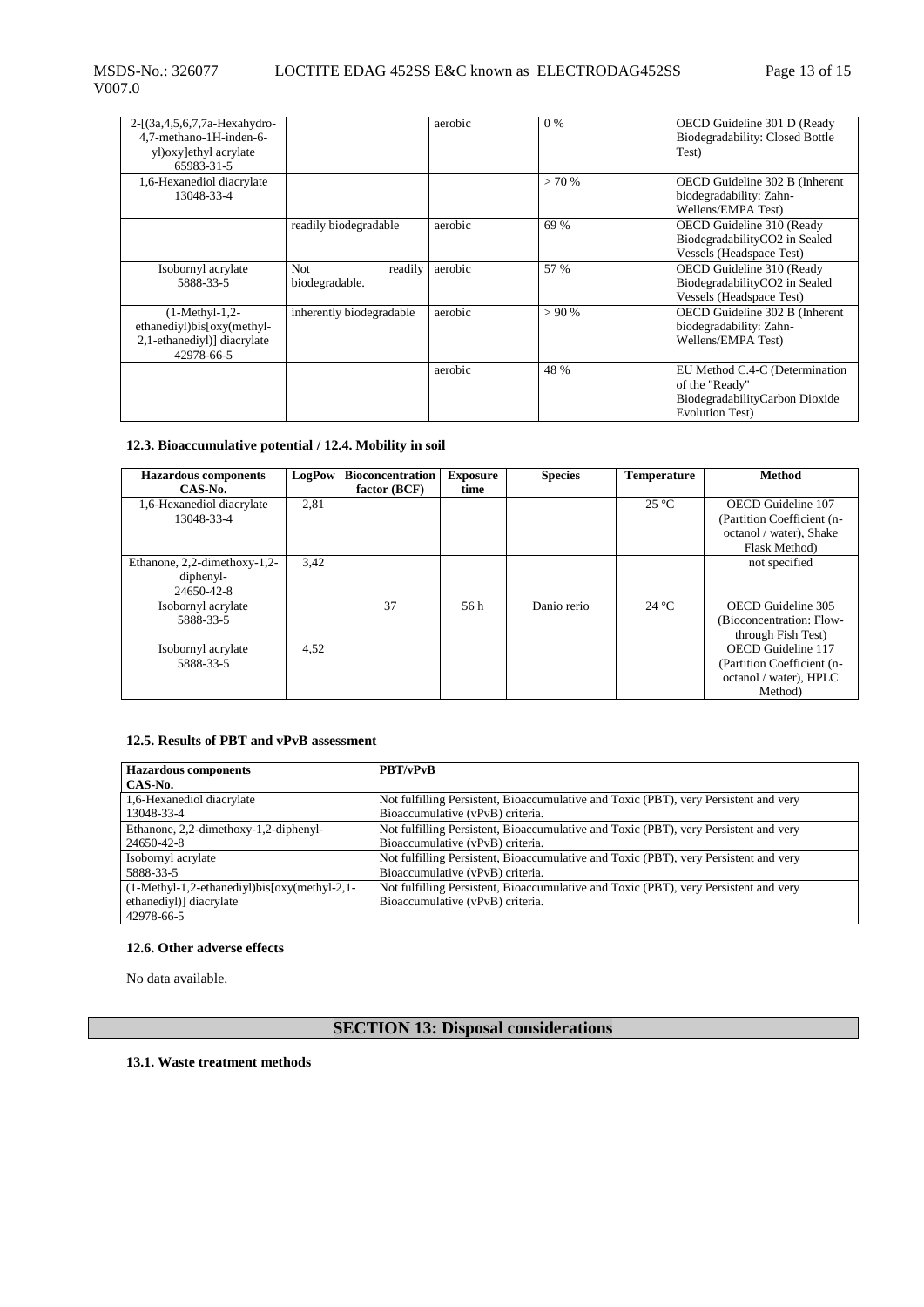Product disposal:

In consultation with the responsible local authority, must be subjected to special treatment.

Disposal of uncleaned packages:

After use, tubes, cartons and bottles containing residual product should be disposed of as chemically contaminated waste in an authorised legal land fill site or incinerated.

Disposal must be made according to official regulations.

Waste code

The valid EWC waste code numbers are source-related. The manufacturer is therefore unable to specify EWC waste codes for the articles or products used in the various sectors. The EWC codes listed are intended as a recommendation for users. We will be happy to advise you.

080312

## **SECTION 14: Transport information**

| 14.1. | <b>UN</b> number        |                                                                                         |
|-------|-------------------------|-----------------------------------------------------------------------------------------|
|       | <b>ADR</b>              | 3082                                                                                    |
|       | RID.                    | 3082                                                                                    |
|       | <b>ADN</b>              | 3082                                                                                    |
|       | <b>IMDG</b>             | 3082                                                                                    |
|       | <b>IATA</b>             | 3082                                                                                    |
| 14.2. | UN proper shipping name |                                                                                         |
|       | <b>ADR</b>              | ENVIRONMENTALLY HAZARDOUS SUBSTANCE, LIQUID, N.O.S.<br>(Dicyclopentyloxyethyl acrylate) |
|       | RID.                    | ENVIRONMENTALLY HAZARDOUS SUBSTANCE, LIQUID, N.O.S.<br>(Dicyclopentyloxyethyl acrylate) |
|       | <b>ADN</b>              | ENVIRONMENTALLY HAZARDOUS SUBSTANCE, LIQUID, N.O.S.<br>(Dicyclopentyloxyethyl acrylate) |
|       | <b>IMDG</b>             | ENVIRONMENTALLY HAZARDOUS SUBSTANCE, LIQUID, N.O.S.<br>(Dicyclopentyloxyethyl acrylate) |
|       | <b>IATA</b>             | Environmentally hazardous substance, liquid, n.o.s. (Dicyclopentyloxyethyl acrylate)    |

## **14.3. Transport hazard class(es)**

| ADR         | 9 |
|-------------|---|
| <b>RID</b>  | 9 |
| ADN         | 9 |
| <b>IMDG</b> | 9 |
| <b>JATA</b> | q |

#### **14.4. Packing group**

| ADR         | Ш |
|-------------|---|
| <b>RID</b>  | Ш |
| <b>ADN</b>  | Ш |
| <b>IMDG</b> | Ш |
| <b>JATA</b> | Ш |

#### **14.5. Environmental hazards**

| ADR         | not applicable   |
|-------------|------------------|
| <b>RID</b>  | not applicable   |
| <b>ADN</b>  | not applicable   |
| <b>IMDG</b> | Marine pollutant |
| <b>IATA</b> | not applicable   |

#### **14.6. Special precautions for user**

ADR not applicable